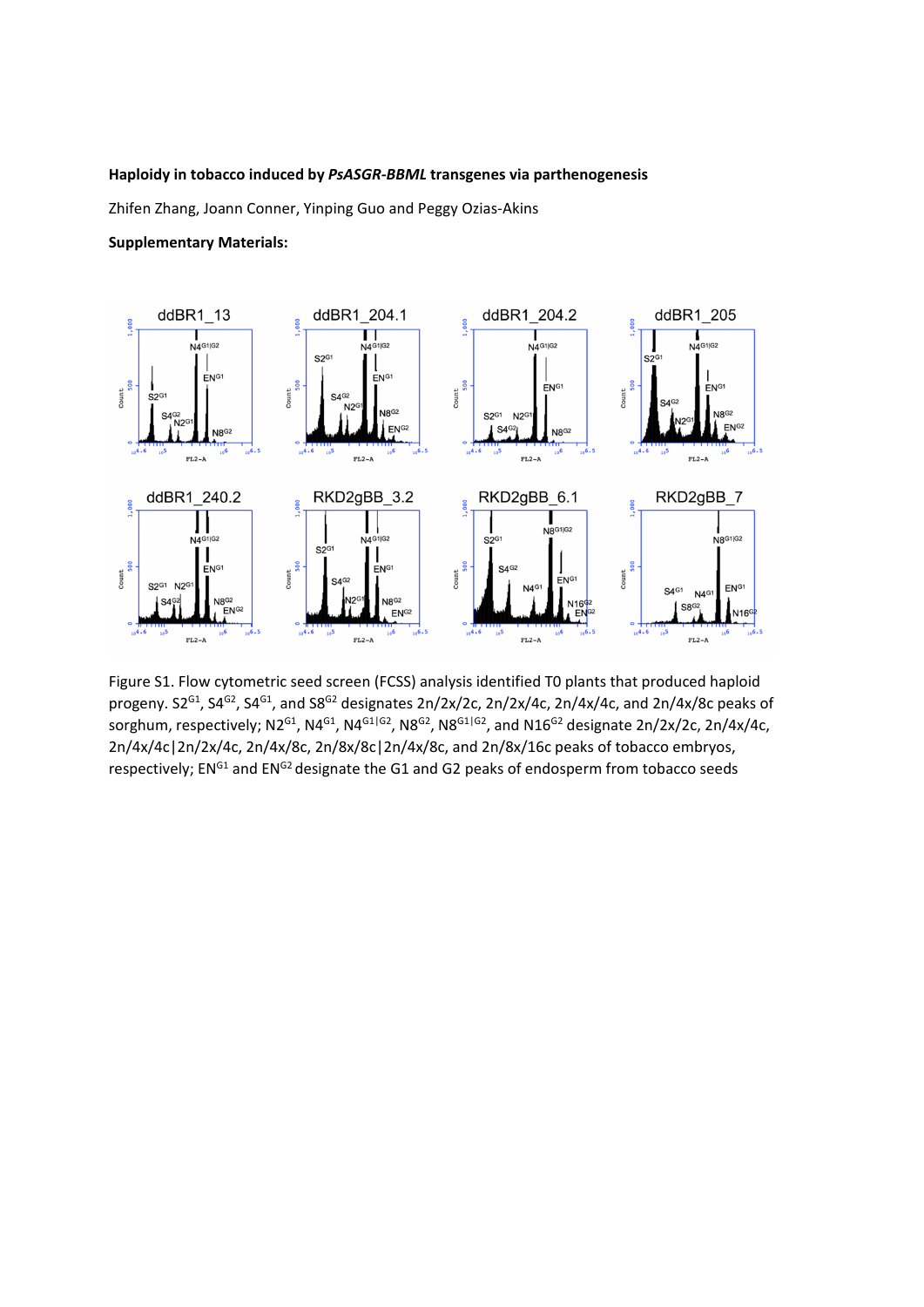

Figure S2. Expression of the *PsASGR-BBML* transgene in the ovules from the haploid-producing 4x T1 of RKD2gBB\_6.1 compared with non-haploid-producing RKD2gBB T0 lines. Left: RT-PCR with p4133/4134 for the *NtTubulin* gene (XM\_016623993) as a reference gene; right: RT-PCR with p1792/1793 showing the PsASGR-BBML transcript including 8 exons. 11-23: 4x T1 of line RKD2gBB\_6.1, K6.1\_11, K6.1\_14, K6.1\_20, and K6.1\_23, respectively; 008.2, 302.2, 10.1 and 204.2: non-haploid-producing RKD2gBB T0 lines, RKD2gBB\_8.2, RKD2gBB\_302.2, RKD2gBB\_10.1, RKD2gBB\_204.2, respectively; wt: non-transgenic tobacco; ntc: no template PCR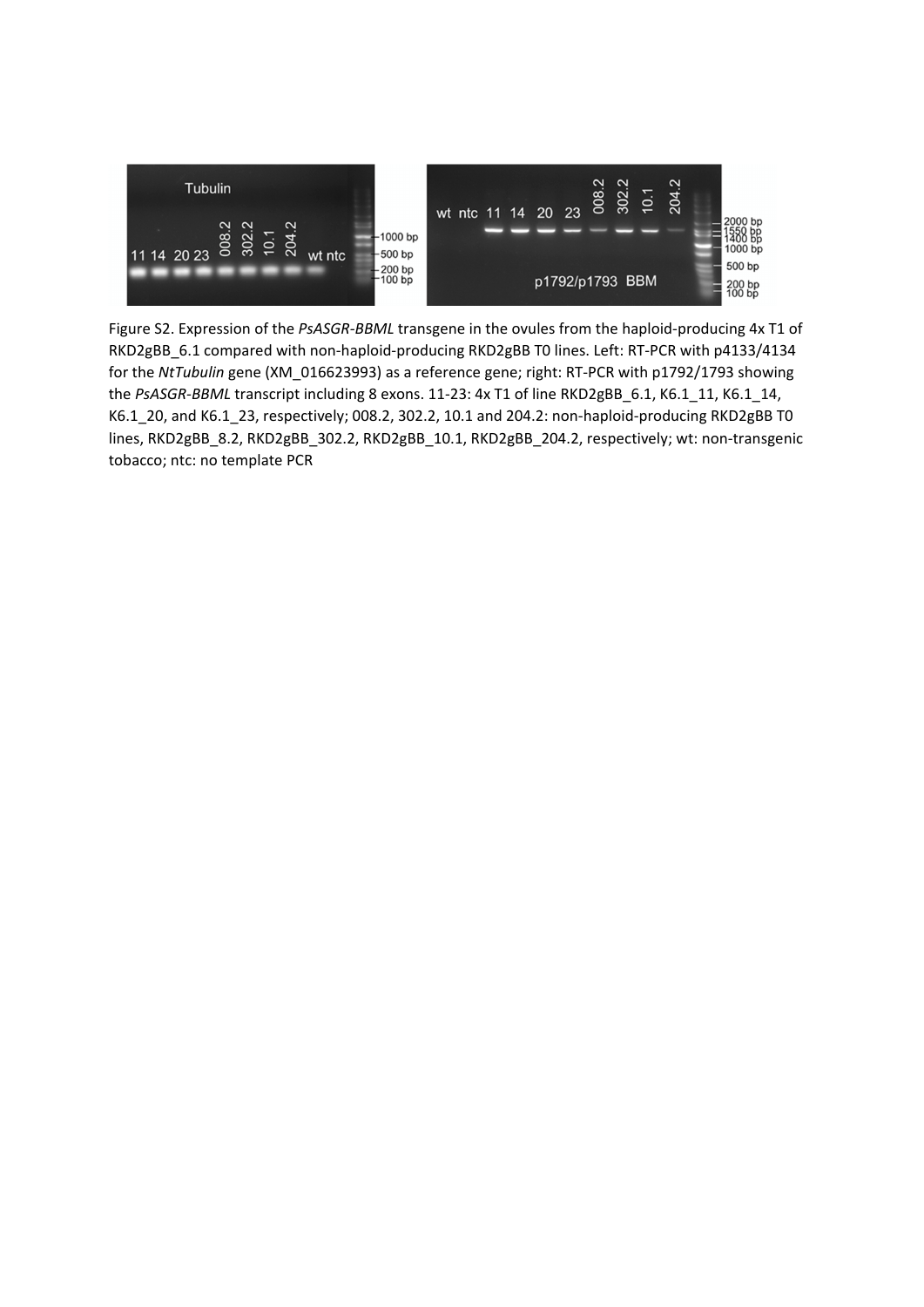| primers | description                     | sequence 5' to 3'               | annealing<br>temperature<br>$(^{\circ}C)$ |
|---------|---------------------------------|---------------------------------|-------------------------------------------|
| p3905   | AtRKD2 promoter forward         | ACTTCATTAATAACTTATGATTAATTATG   | 55                                        |
| p3906   | AtRKD2 promoter reverse         | ATCTTAAGGAAAGTGAGAGAGATA        | 55                                        |
| p1792   | PsASGR-BBML full-length forward | TTCCACCAACAACTGGCTGCGCT         | 60                                        |
| p1801   | PsASGR-BBML full-length reverse | <b>TTCTCATGGCTCCTAGACTCCCAC</b> | 60                                        |
| p1793   | PsASGR-BBML exon 8 reverse      | CACCATGGTAACCAACGTCCCC          | 60                                        |
| p4303   | qPCR, PsASGR-BBML forward       | <b>GCTTCATACCTTCCTGTCCATC</b>   | 60                                        |
| p4304   | qPCR, PsASGR-BBML reverse       | <b>TCCCTTCGTGCCTGTTTATC</b>     | 60                                        |
| p4127   | nptll forward                   | <b>CCTGCCGAGAAAGTATCCATC</b>    | 60                                        |
| p3767   | nptll reverse                   | AAAAGCGGCCATTTTCCACC            | 60                                        |
| p4133   | NtTubulin forward               | <b>GTACATGGCCTGTTGTTTGATG</b>   | 60                                        |
| p4134   | NtTubulin reverse               | <b>CTGGATGGTCCTCTTTGTCTTT</b>   | 60                                        |
| p3702   | DsRed forward                   | GGCTCCAAGGTGTACGTGAA            | 60                                        |
| p3703   | <b>DsRed reverse</b>            | <b>GGTGTAGTCCTCGTTGTGGG</b>     | 60                                        |

## Table S1. Sequences of primers used for PCR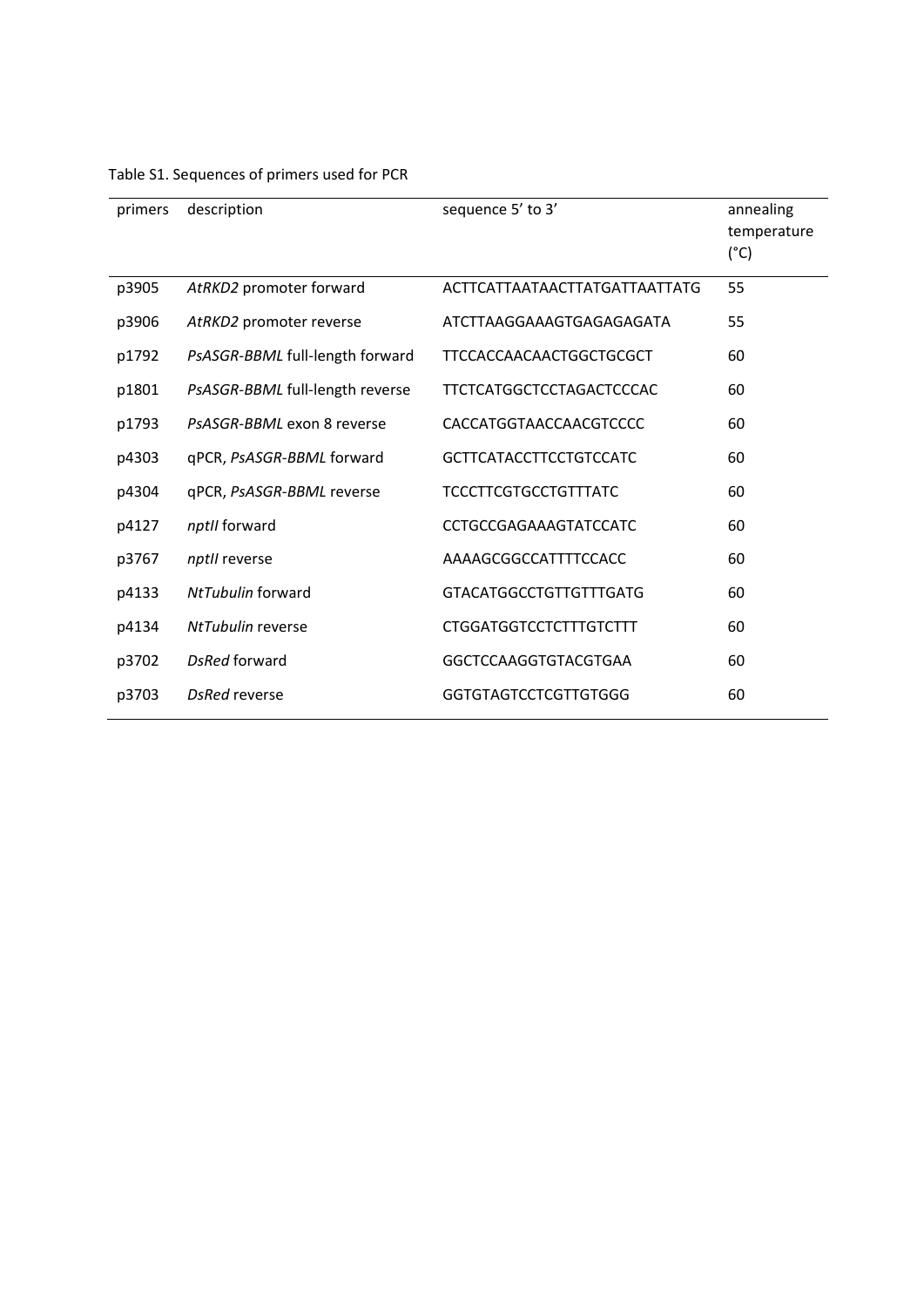Table S2. T0 lines randomly selected to verify expression of the *PsASGR-BBML* transgene in ovules of flowers at developmental stage 11 by RT-PCR

| construct                   | # lines<br>tested | plant $ID^1$ with the PsASGR-BBML transcript<br>including 8 exons verified |
|-----------------------------|-------------------|----------------------------------------------------------------------------|
| ddBR1 (AtDD45:gASGR-BBML)   | 10                | 1.1, 8.1, 10.1, 11.1, 204.2, 205.1, 12.7,<br>215.2, 217.1, 240.3           |
| RKD2gBB (AtRKD2:gASGR-BBML) | 10                | 1.2, 2.2, 4.1, 5.2, 6.1, 10.1, 10.2, 204.2, 7.1,<br>8.2, 302.2             |

 $1$ <sup>T</sup>he plant ID in bold indicates the plants with haploid signal detected by FCSS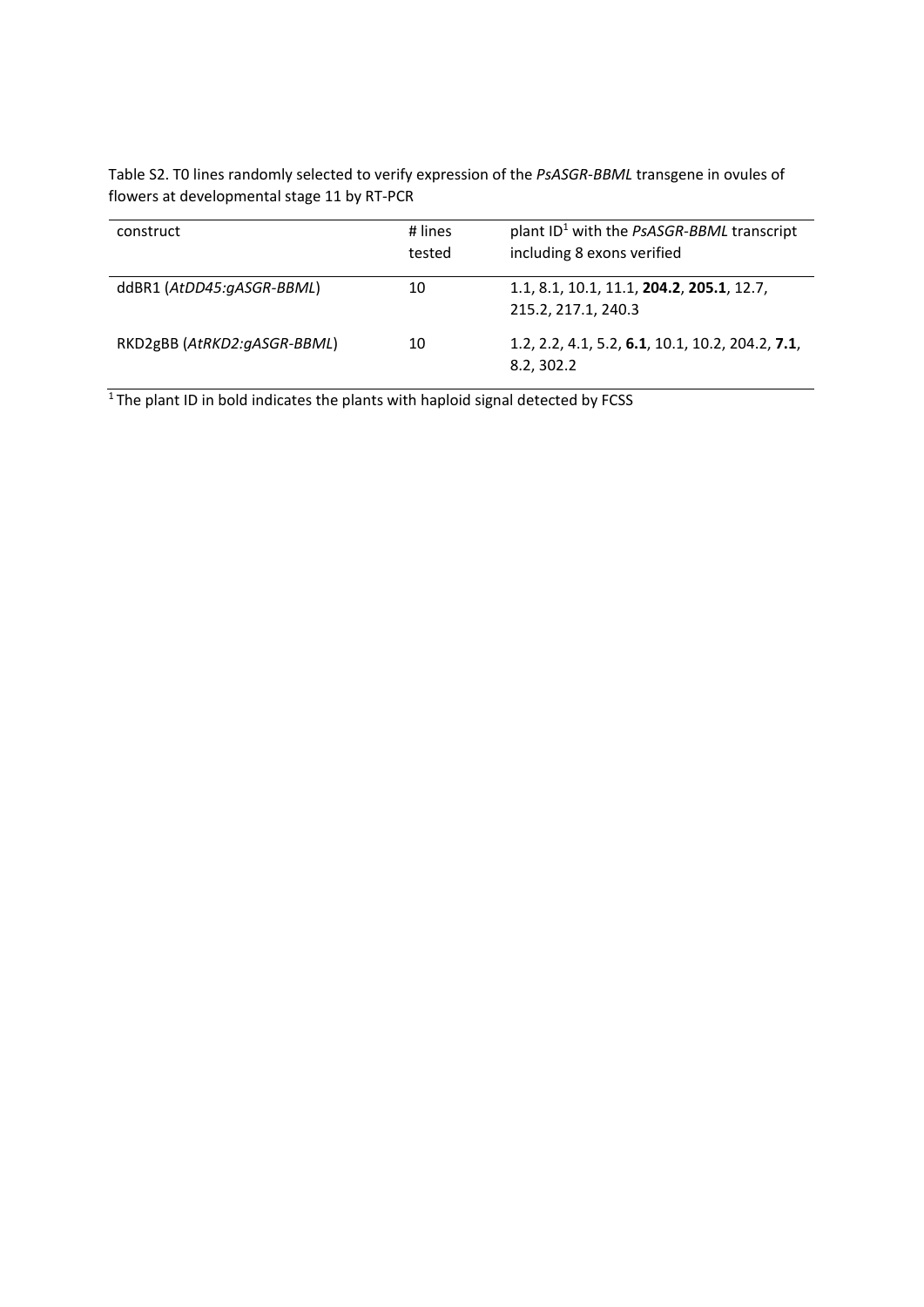| T0 line ID  | #T1 resistant<br>to antibiotic<br>(R) | # T1<br>susceptible to<br>antibiotic (S) | # seeds not<br>germinated | segregation<br>ratio R:S<br>(p-value) | copy# estimated<br>by qPCR<br>(BBM/Tubulin) |
|-------------|---------------------------------------|------------------------------------------|---------------------------|---------------------------------------|---------------------------------------------|
| ddBR1_13.1  | 691                                   | 374                                      | 112                       | 2:1(0.22)                             | 2(0.87)                                     |
| ddBR1_204.1 | 439                                   | 346                                      | 190                       | 1:1(0.001)                            | 1 or 2 (0.59)                               |
| ddBR1_204.2 | 424                                   | 161                                      | 0                         | 3:1(0.16)                             | 2 or 3 (1.28)                               |
| ddBR1_205.1 | 472                                   | 110                                      | 26                        | 3:1(0.001)                            | 2(0.91)                                     |
| ddBR1_240.2 | 392                                   | 183                                      | 264                       | 2:1(0.44)                             | 3 or 4 (1.79)                               |
|             |                                       |                                          |                           |                                       |                                             |
| RKD2gBB_3.2 | 99                                    | 28                                       | 260                       | 3:1(0.44)                             | -                                           |
| RKD2gBB 6.1 | 120                                   | 9                                        | 250                       | 15:1(0.73)                            | 2(0.66)                                     |
| RKD2gBB_7.1 | 141                                   | 82                                       | 302                       | 2:1(0.28)                             | 2(1.08)                                     |

Table S3. Genetic segregation and copy number estimate of the transgenes in the haploid-producing T0 lines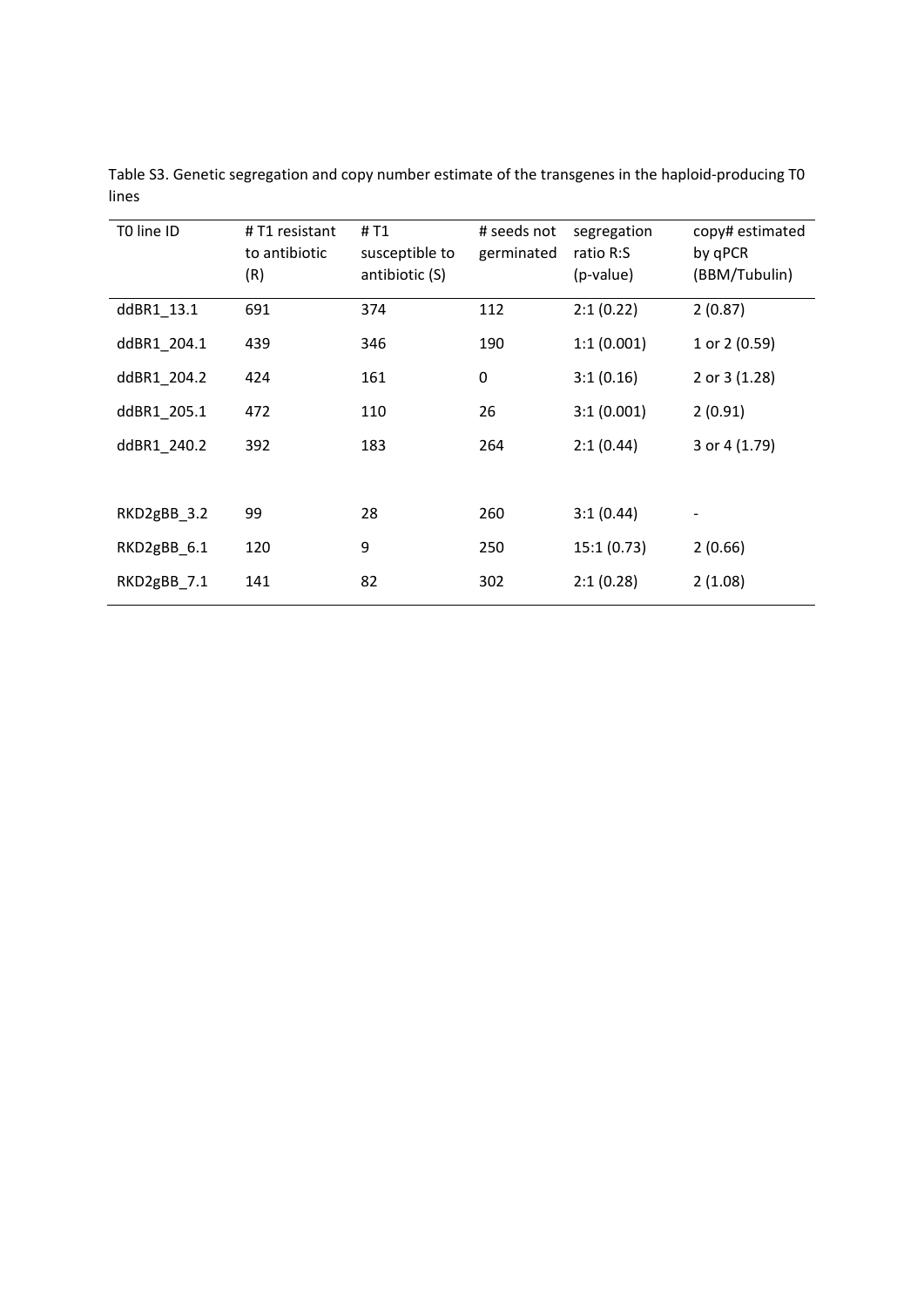| T1 plant ID         | ploidy | # resistant T2<br>seedlings (R) | # susceptible<br>T2 seedlings (S) | # seeds not<br>germinated | segregation<br>ratio R:S<br>(p-value) | # copy estimated<br>by qPCR<br>(BBM/Tubulin) |
|---------------------|--------|---------------------------------|-----------------------------------|---------------------------|---------------------------------------|----------------------------------------------|
| $K6.1$ 11           | 4x     | 57                              | 46                                | 84                        | 1:1(0.28)                             | 2(1.03)                                      |
| $K6.1 - 141$        | 4x     |                                 |                                   |                           |                                       | 2 or 3 (1.31)                                |
| $K6.1$ 20           | 4x     | 111                             | 276                               | 37                        | 1:3(0.09)                             | 3 or 4 (1.70)                                |
| $K6.1$ 23           | 4x     | 80                              | 131                               | 7                         | 1:2(0.16)                             | 3(1.46)                                      |
| $K6.1$ <sup>1</sup> | 8x     | 40                              | 11                                | 53                        | 3:1(0.57)                             | 1 or 2 (0.72)                                |
| K6.17 <sup>1</sup>  | 8x     |                                 | $\overline{\phantom{a}}$          |                           |                                       | 4(2.27)                                      |
| $K6.1 - 12$         | 8x     | 173                             | 51                                | $\overline{2}$            | 3:1(0.44)                             | 1(0.52)                                      |
| $K6.1 - 17$         | 8x     | 21                              | $\mathbf{1}$                      | 20                        | 15:1(0.74)                            | 2(1.00)                                      |
| $K6.1$ 22           | 8x     | 73                              | $\overline{2}$                    | 117                       | 15:1(0.20)                            | 1(0.28)                                      |

Table S4. Genetic segregation and copy number estimate of the transgenes in T1 progeny of line RKD2gBB\_6.1

 $1$  No flowers with pollen produced during the growth season, resulting in no progeny